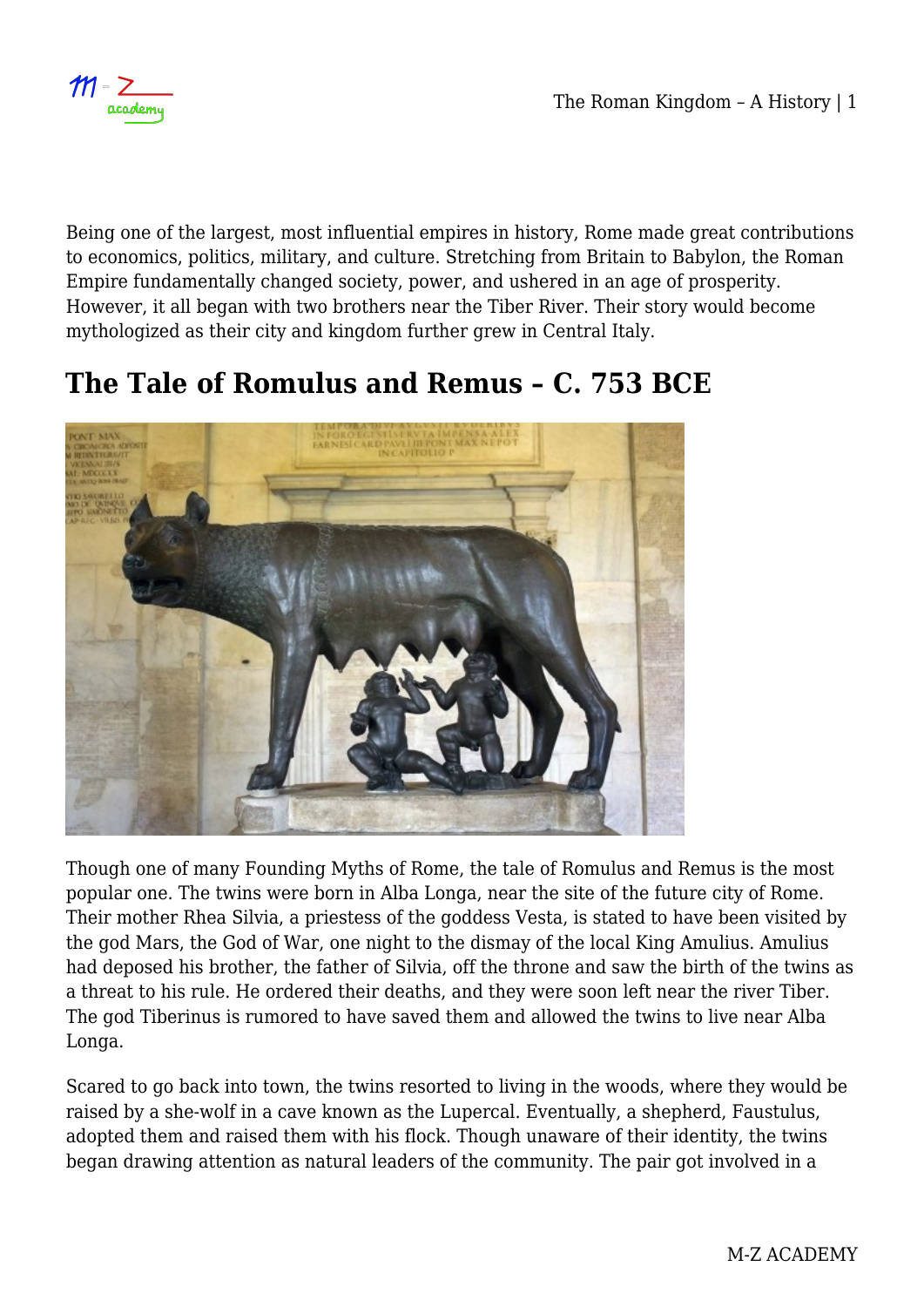

dispute between King Amulius and Numitor, leading to the capture of Remus. Suspecting his identity, the king was about to kill Remus when Romulus came, joined by Numitor, and freed him. Amulius was killed and the twins then set out to found a city of their own.



The twins arrived near the area of the Seven Hills, but they disagreed on which hill to build their city on. Romulus wanted to build on the Palatine Hill, whereas Remus wanted to build it on the Aventine Hill. After a heated argument, the pair set on seeking the approval of the gods through a contest of augury. This was the observation of auspicious birds. Whoever saw more, had the favor of the gods. Remus was winning at first, sighting 6 birds, but Romulus soon saw 12. Remus was infuriated by Romulus's victory, and it further drove a wedge between the two. The turmoil over power led to Romulus brutally killing his brother in order to found the city of Rome, alongside its political, military, and religious institutions and traditions, ruling for around 37 years as its first king.

## **The Reign of Romulus – 753 to 716 BCE**

The reign of Romulus saw the initial expansion and notoriety of Rome increase, with his establishment of the Roman Monarchy, Military, and Society. On April 21, 753 BCE,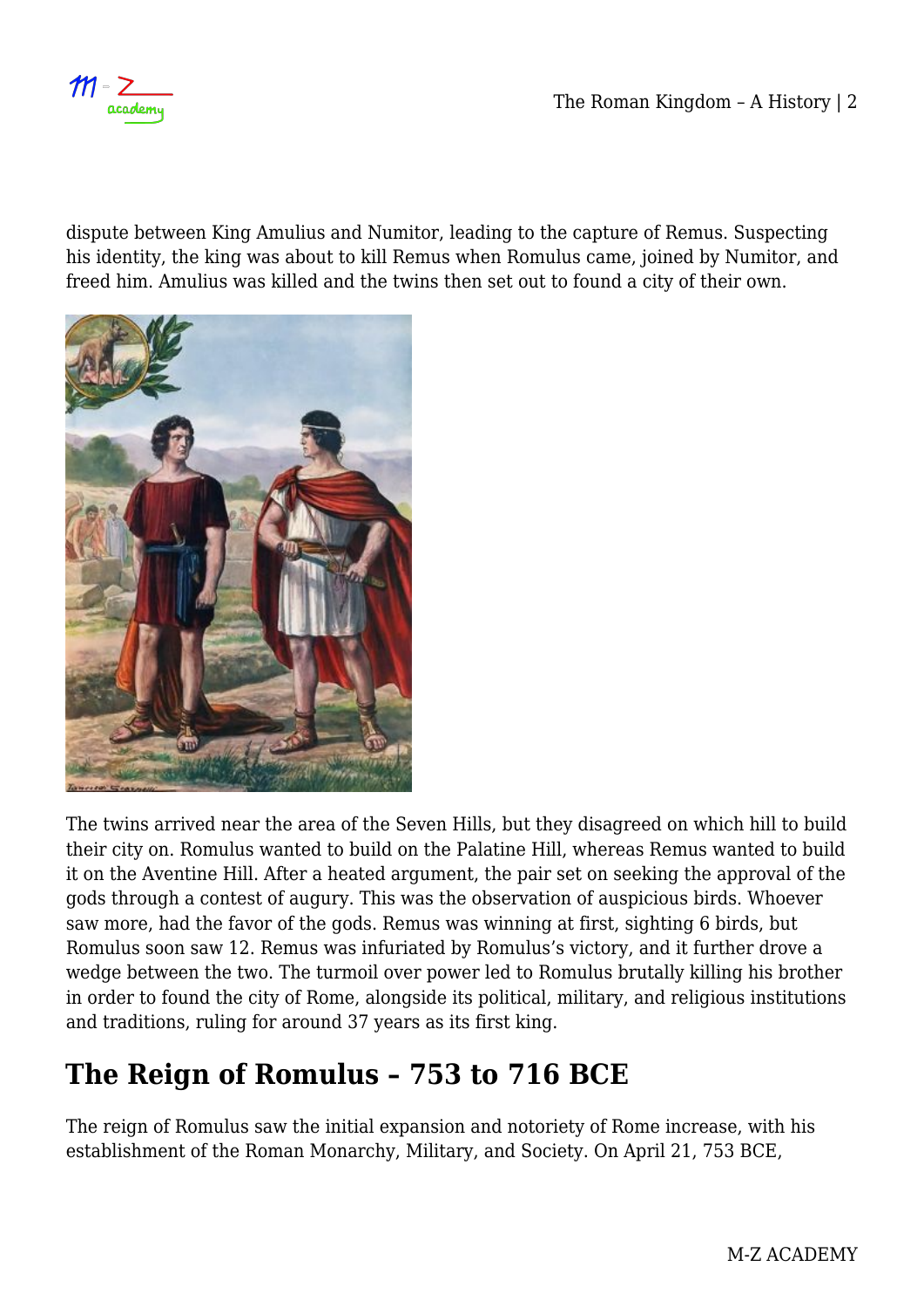

Romulus officially founded the city of Rome. He made several sacrifices of animals to the gods in his construction of the city's boundaries. He began building the city itself and garnered the attention of the people, but not their approval. For this, Romulus, with the help of Numitor, addressed the people and gained their approval. After making a public sacrifice and praying to Jupiter, Romulus accepted the crown, becoming the first ruler of what would become the Western Civilization.



Romulus began setting up the social structure of Roman Society. He divided the population into three tribes named the *Ramnes*, *Titienses*, and *Luceres* for military and taxation purposes. Each tribe was presided over an official known as a *tribune*. Each tribe was also divided into ten *curia*, wards, presided over an individual known as a *curio*. Romulus divided up the land among the *curias*. For military purposes, each *curia* paid the military levy, which involved sending 100 men for the infantry, a unit known as a *century*, and 10 cavalry. The soldiers formed the *Celeres*, city military, and the Royal Bodyguard.

For administration purposes, Romulus established the Roman Senate. This encompassed 100 men called *patres*, the city fathers. Their descendants became known as patricians which composed the upper class of Roman Society, above the plebeians, everyone else.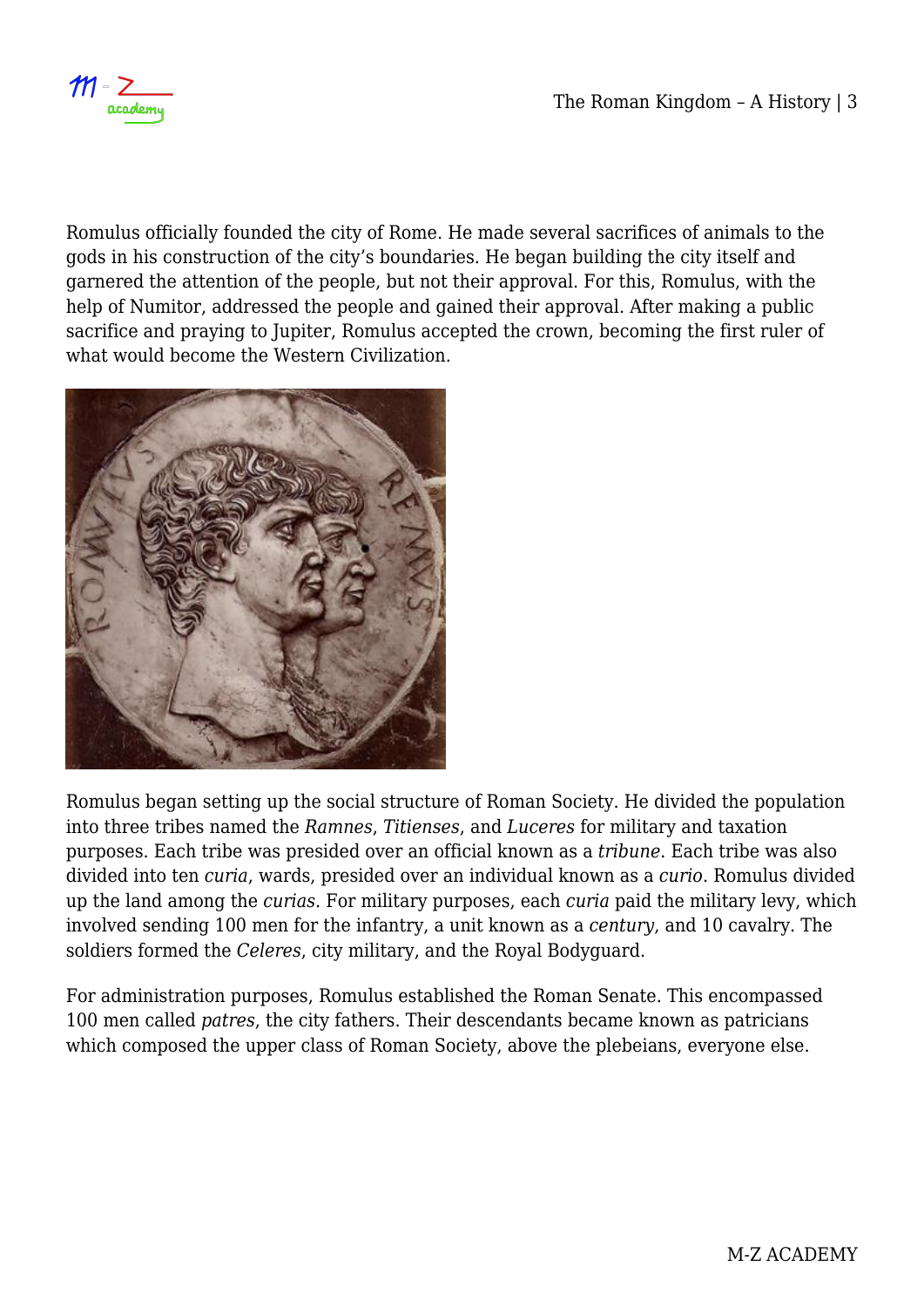$m \frac{2}{\text{academy}}$ 

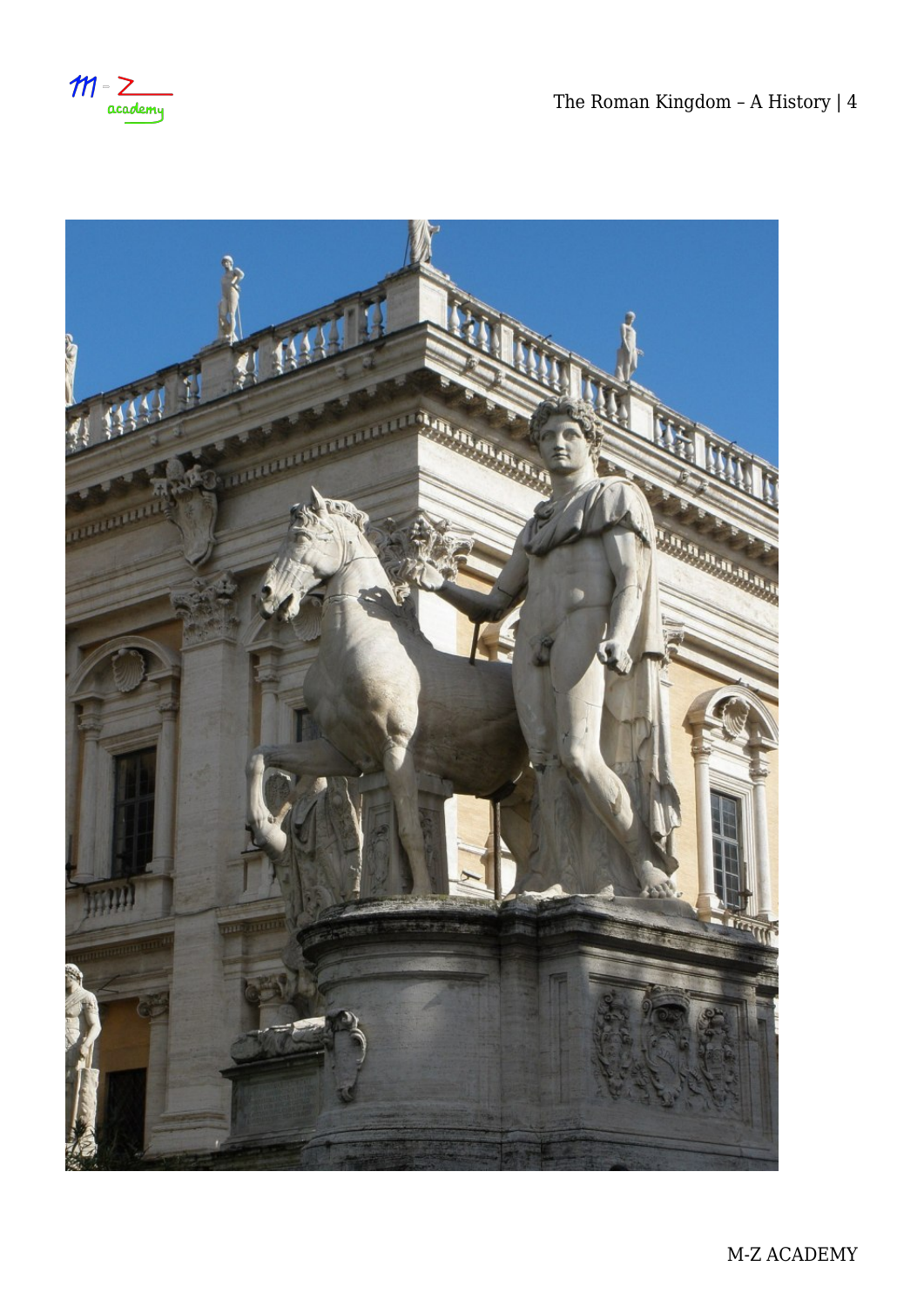

In an effort to grow his city, Romulus engaged in a controversial act. He saw that the majority of his subjects were young, unmarried men, so he sought intermarriage with the surrounding kingdoms to ensure the posterity of his Kingdom. However, most of his envoys were either robbed or thrown out. Infuriated, Romulus announced a *Consualia*, or a momentous festival and games. Many women from surrounding towns came to the Kingdom, particularly the Sabines. After a few days of games, Romulus gave the signal to his men and subjects to snatch and kidnap the women in order to secure brides. The surrounding kingdoms began declaring war on Rome one by one.

Near the *Lacus Curtius* pool, the Sabine peoples and Romans engaged in a fierce battle which saw heavy casualties on both sides. Romulus, in the middle of the fight, pledged a temple to Jupiter in order to ensure his line that they have the favor of the gods. During the battle, the abducted women marched between the lines and pleaded their new Roman husbands and Sabine fathers and brothers to stop fighting and come to a peace treaty. Soon after, Romulus made a treaty to rule with the Sabine leader, Tatius, under a single community.



Romulus is said to have disappeared during a sudden storm in the middle of inspecting his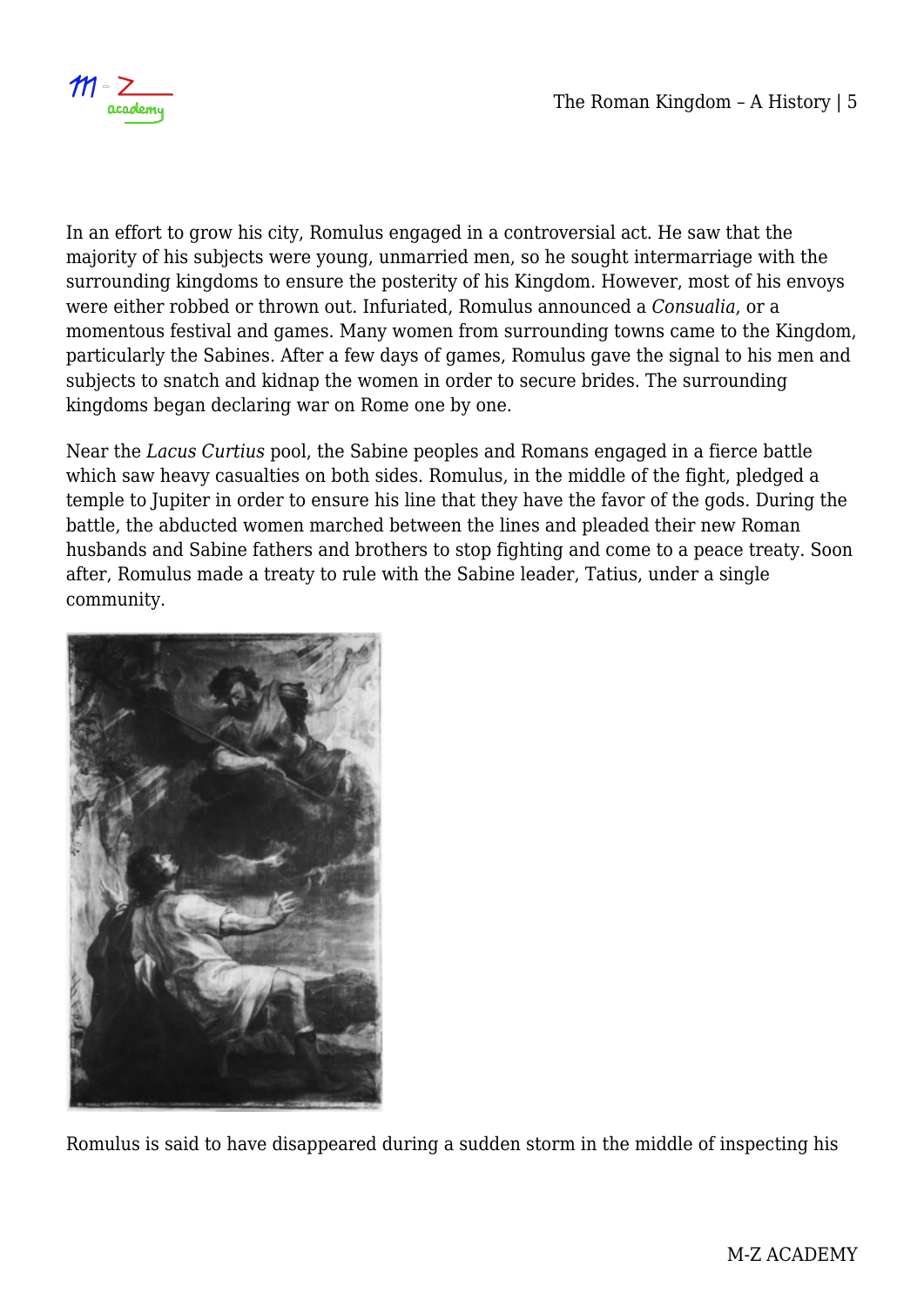

army. A storm came and is believed to have raised Romulus to heaven by Mars. Another version of the story claims that he was murdered during the storm by Senators, jealous of his power. Many Romans believe the story of the gods as it gave the notion of divine support for the Romans, something they used to rally their people against future enemies.

## **Interregnum – 716 to 715 BCE**

The Interregnum was a period in the Kingdom's history in which no ruler was named successor. Due to this, ten chosen men from the senate governed Rome as successive *interreges*, short-term rulers.



# **Numa Pompilius – 715 to 672 BCE**

Being an impartial and pious man, Pompilius was named the successor to Romulus as the Second King of Rome. Under his 43 years as King, Pompilius brought great peace and religious reform. He constructed a temple for the god Janus, the god of gates and transitory places. After establishing peace with nearby kingdoms, he shut the doors of the temple symbolically to show a time of peace.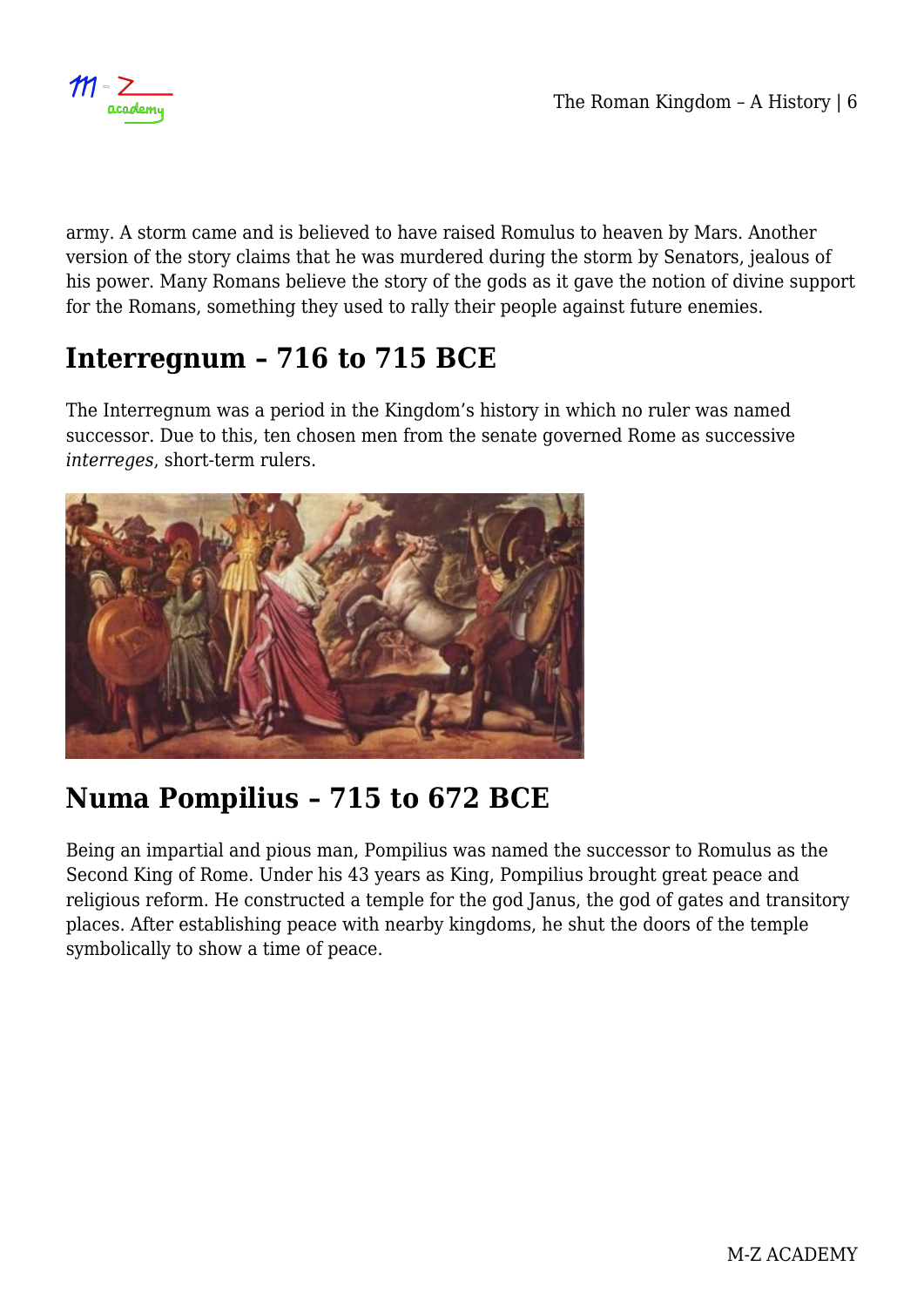$m - z$ academy



As a part of his religious reforms, Pompilius established Vestal Virgins in Rome and priests for the gods Jupiter, Mars, and Quirinus, He also created the position and duties of *Pontifex Maximus*, the chief priest of the Roman faith. Finally, he reformed the calendar to fit solar and lunar years, alongside adding the months of January and February, creating the Twelve Month Calendar.

### **Tullus Hostilius – 672 to 640 BCE**

Being completely unlike Pompilius, Tullus was warlike and waged several wars against Alba Longa, Fidenae and Veii, and the Sabines (all cities and peoples near Rome). He disregarded the worship of the gods for most of his life until his death, where it is believed he called upon Jupiter, but Jupiter responded with a bolt of lightning and burned Tullus and his house.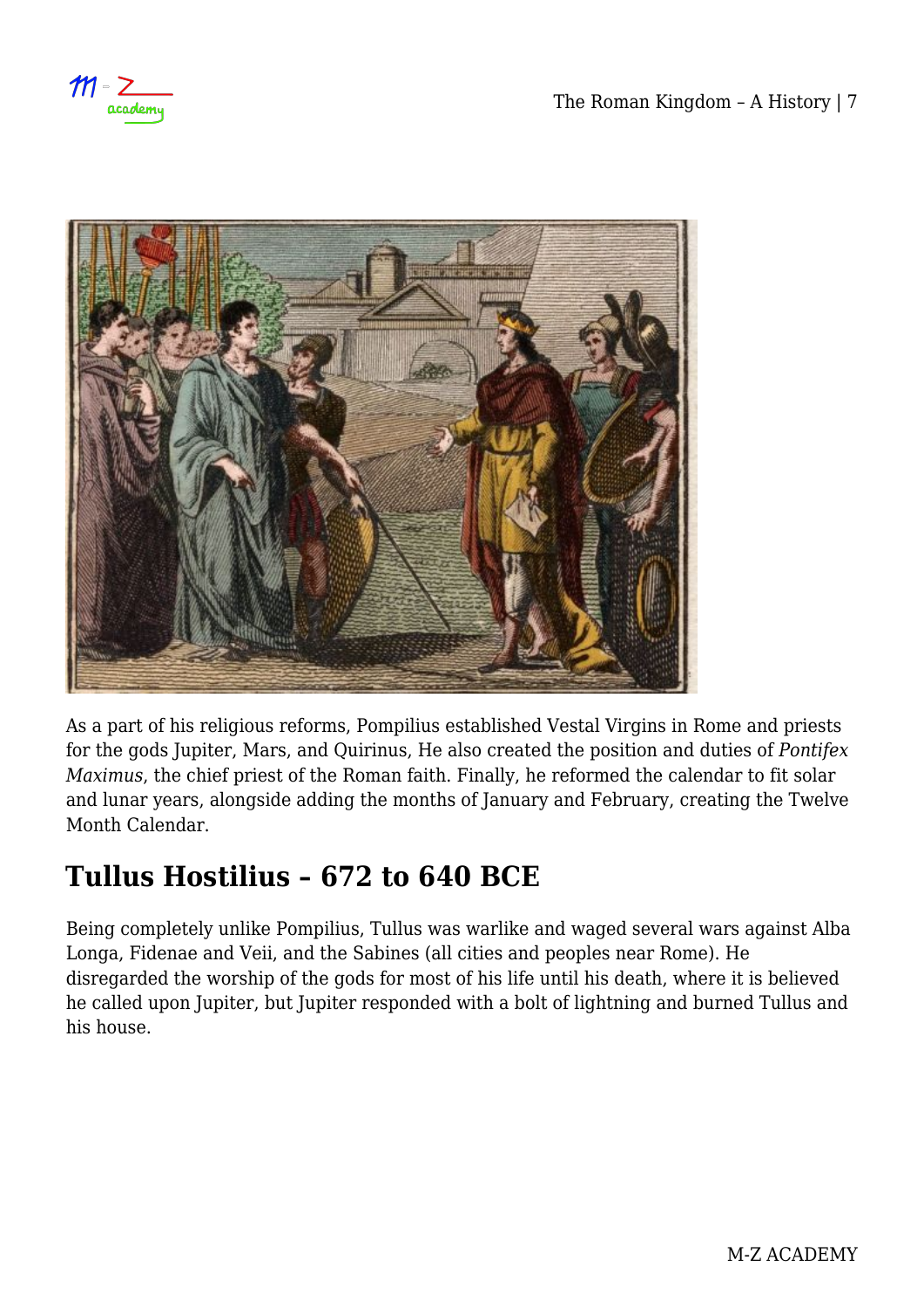$m - z$ academ



### **Decline and Revolution – 640 to 509 BCE**

The Roman Kingdom saw a heated war with the nearby Etruscans who had sacked and burned many Roman cities. After reaching its zenith around 580 BCE, the Kingdom saw increasing volatile Kings with aristocratic sons. These sons would engage in dishonorable acts which infuriated the Roman people and Senate. The last king, Lucius Tarquinius Superbus (534 – 509 BCE), waged many wars against nearby groups such as the Volsci. He used violence and intimidation to control Rome and the Senate, which caused his approval to dwindle.

Over time, he began to become more and more violent, increasing tensions with the senate. This culminated in the actions of the infamous Sextus Tarquinius, the son of Lucius Tarquinius Superbus, who assaulted Lucretia, a wife and daughter of powerful Roman nobles. Lucretia told her relatives about the attack but would commit suicide of shame as the situation was taboo in Roman society. Four men, led by Lucius Junius Brutus, incited a revolution that deposed and expelled Tarquinius and his family from Rome.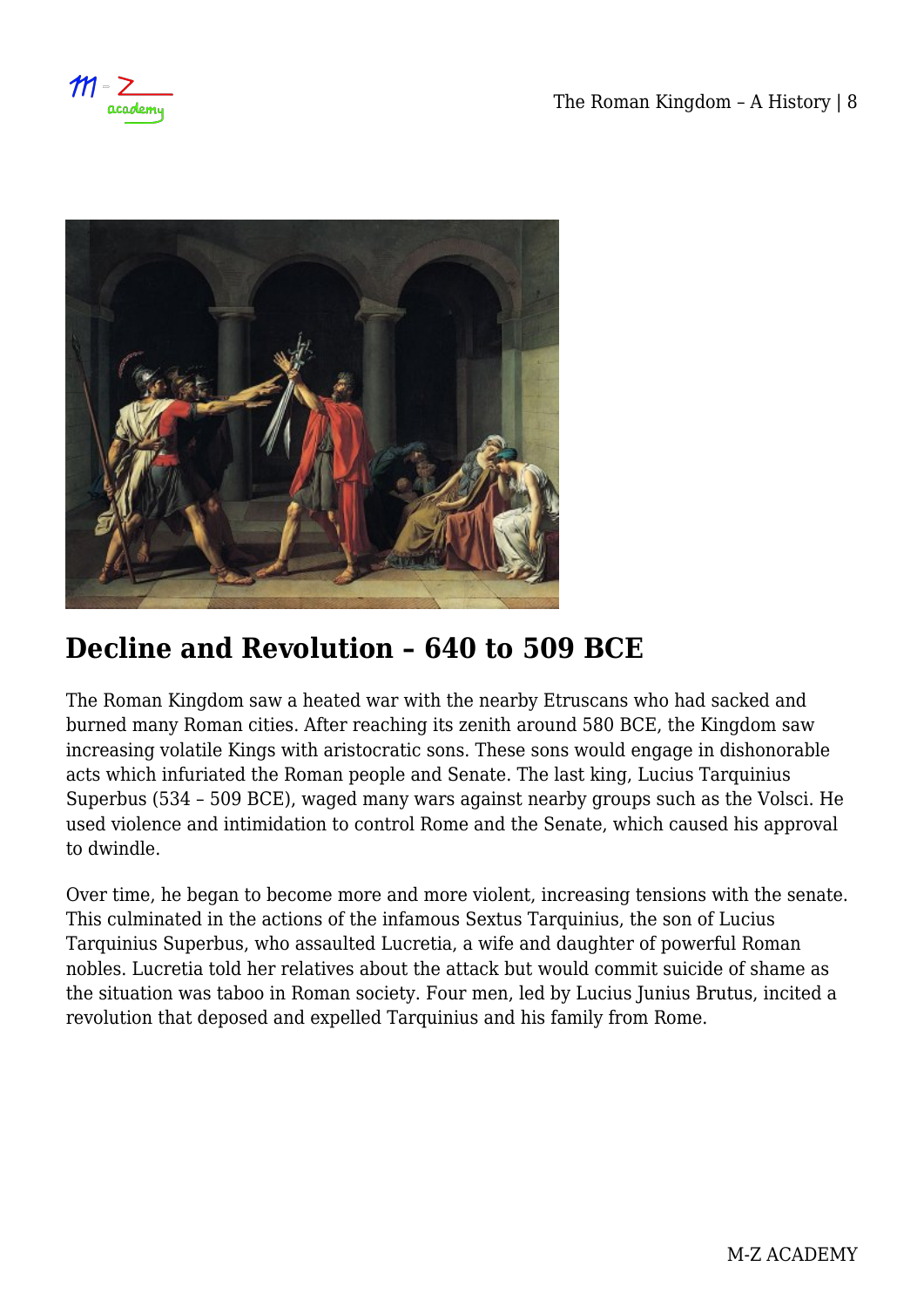$m - 7$ academy



### **Birth of Republic – 509 BCE**

After a violent revolt, Junius Brutus and Lucius Collatinus were declared *consuls* by the Roman Senate, beginning the age of the Roman Republic which would survive for nearly 500 years until the rise of Julius Caesar and Octavian (Caesar Augustus). During this time, Rome would engage in a series of wars across the Mediterranean in North Africa, Spain, the Middle East, and France and soon become not just a regional monarchy, but a world power.